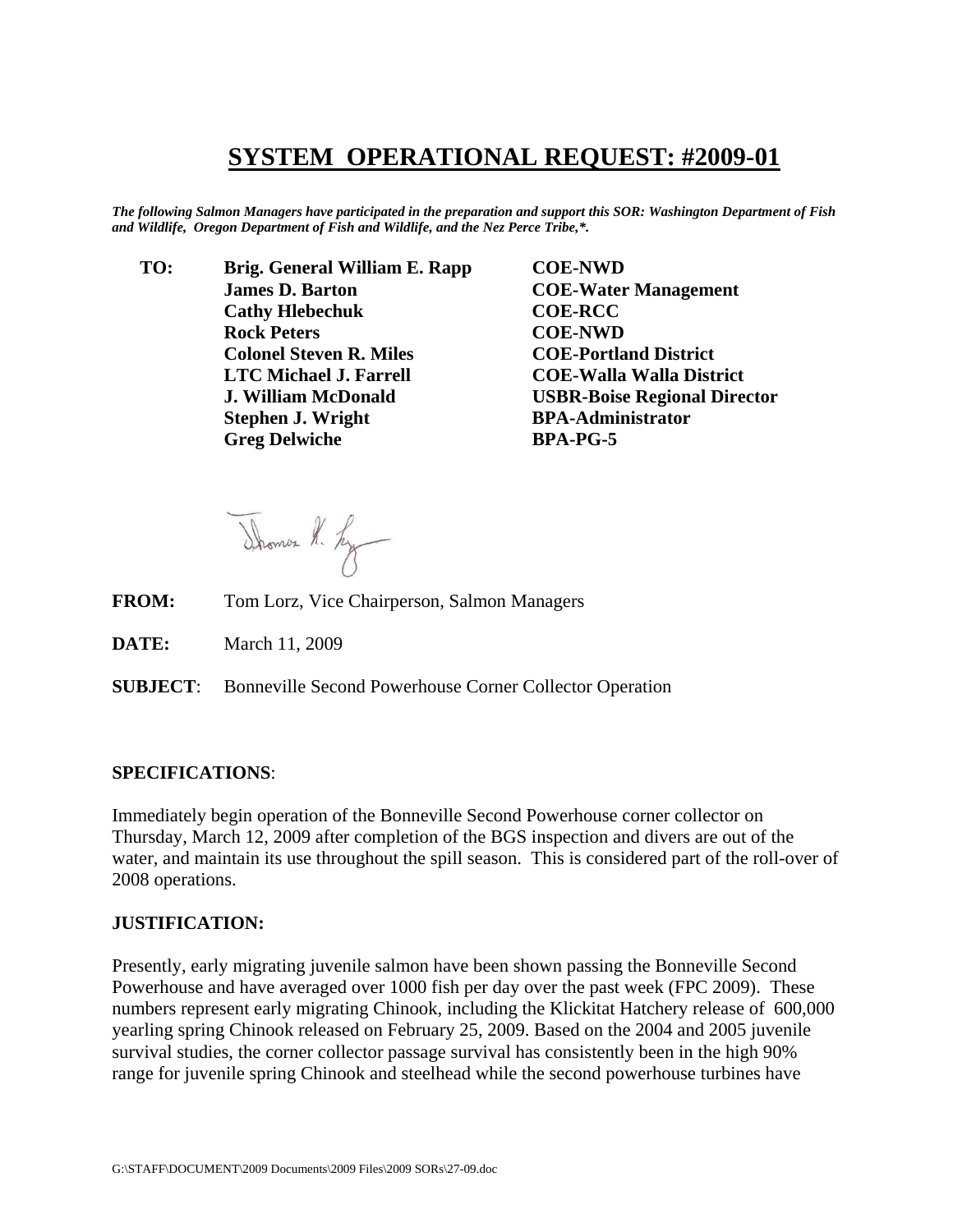been somewhat lower with juvenile Chinook survivals in the mid 90% range and steelhead survival in the upper 80% range.

In the past, opening the corner collector without spill flow to provide egress conditions at the collector outfall was not preferred due to concerns regarding predation on juvenile salmon migrants. However, the predation issue was addressed when the use of the corner collector for early Spring Creek NFH releases was considered, and a conclusion was reached that the water temperatures during this time of the year were sufficiently low that predation would likely not be a significant problem.

While offering some protection for early migrating juvenile salmonids, the corner collector also affords protection for steelhead kelts. PNNL (Weiland et al. 2009) evaluated kelt passage via hydroacoustic monitoring in the corner collector during the early pre-spill season (~ March 1 to ~April 10) in 2007 and 2008. The data collected indicated 172 and 223 kelt sized fish passed the collector in each year, respectively. Daily passage ranged from 4 to 7 fish per day. Temporal passage appeared to be fairly constant through the study period with some higher peaks in early April. An analysis of the PIT tag database for the same March to early April timeframe indicated that 6 and 12 tagged steelhead passed this route in 2007 and 2008, respectively. While tagged to untagged ratios and origin of these fish is not definitive from the database, the point is that these fish are present during this time and do pass the corner collector when it is open.

Route specific return rate relationships for steelhead kelts are impossible to determine based on existing sparse data. However, the limited adult passage survival data for the turbine route based mostly on other Kaplan turbine equipped dams in the region have reported mortality and injury rates in the 20 to 40% range (Wagner and Ingram, 1973, Liscom and Stuehrenberg, 1985). Boggs and Peery (2006) found that 8 of the 15 fall Chinook and steelhead that fell back through the second powerhouse turbines during their 2002-04 studies were unaccounted for after the fallback event. Given these observations, it is reasonable to assume that the corner collector would be a safer route of passage for adult salmon (including kelts) than the second powerhouse turbines.

In conclusion, the potential for improved juvenile survival of migrants passing during this no spill period and the Biological Opinion's reliance on kelt survival, it is appropriate to make a decision to operate the Bonneville Second Powerhouse corner collector beginning immediately after the inspection of the behavioral guidance screen has taken place on March 12, 2009.

\* CRITFC and 3 Accord tribes are working with the AA directly to address this matter pursuant to the Fish Accords.

## **Literature Cited:**

Boggs, C. and C. Peery. 2006. Fall chinook and steelhead fallback via B1 and B2 turbines; 2002 – 2004. Letter report to U.S. Army Corps of Engineers. University of Idaho, Fish Ecology Lab. 1 p.

Boggs, C. T., M. L. Keefer, C. A. Peery, J. T. Dalen, P. L. Madson, R. H. Wertheimer, K. Collis, A. Evans. 2008. A multi-year summary of steelhead kelt studies in the Columbia and Snake rivers. Idaho Cooperative Fish and Wildlife Unit Technical Report 2008-13.